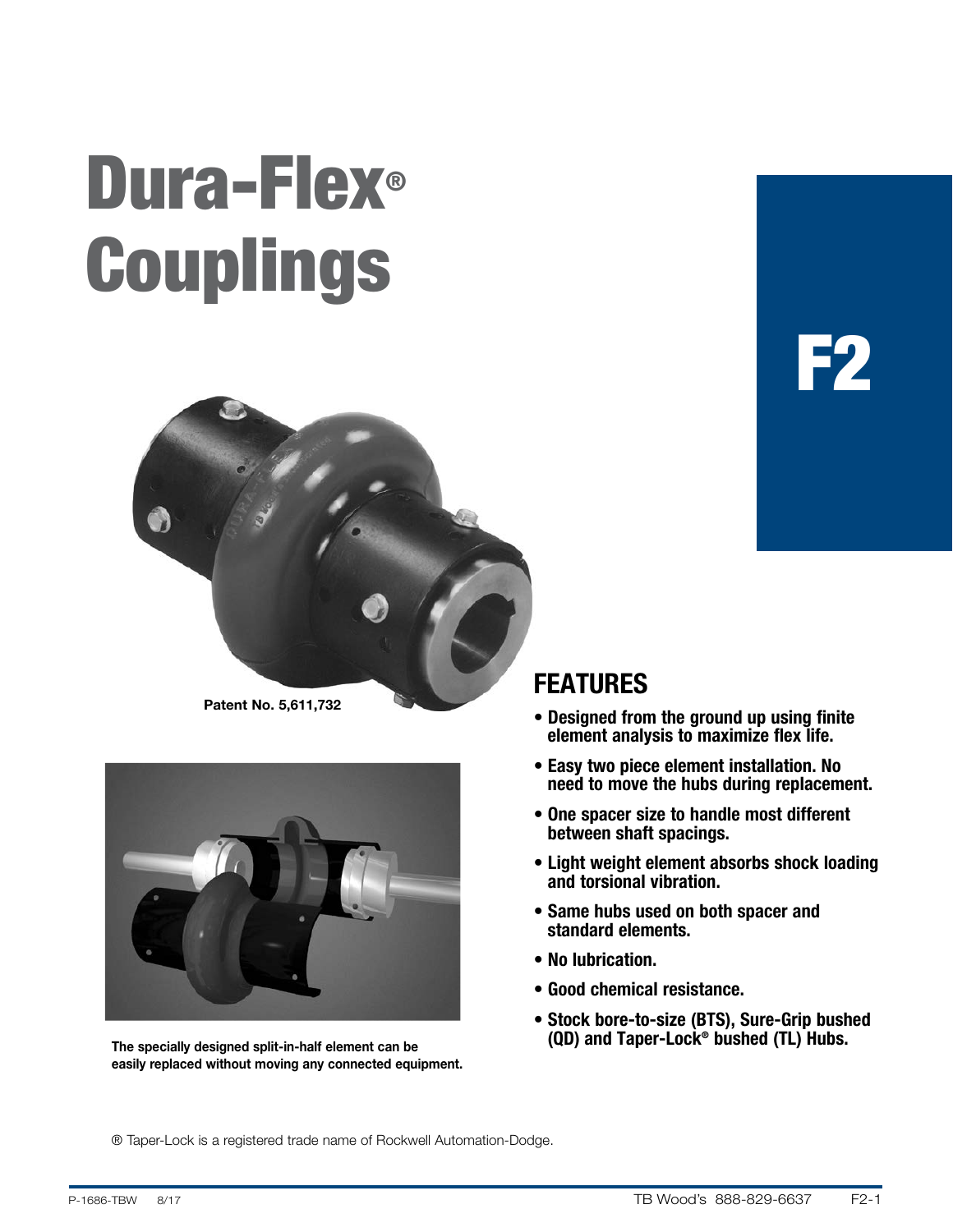# Dura-Flex® Coupling

### **Selection**

### A. Determine the Prime Mover Classification

| <b>Prime Mover</b>                                            | <b>Class</b> |
|---------------------------------------------------------------|--------------|
| • Electric Motors (Standard duty), Hydraulic Motors, Turbines | А            |
| • Gasoline or Steam Engines (4 or more cylinders)             | В            |
| • Diesel or Gas Engines, High Torque Electric Motors          |              |

### B. Determine the Load Characteristics and the Service Factor

| <b>Typical Applications</b>                                       | Load     | <b>Characteristics</b>            |     | <b>Prime Mover</b><br><b>Class</b> |     |
|-------------------------------------------------------------------|----------|-----------------------------------|-----|------------------------------------|-----|
|                                                                   |          |                                   | A   | в                                  | C   |
| Agitators (pure liquids), Blowers (centrifugal), Can and Bottle   | Uniform  | Even loads - no shock - non       |     |                                    |     |
| Filling Machines, Conveyors - uniformly loaded or fed (belt,      |          | reversing - infrequent starts (up |     |                                    |     |
| chain, screw), Fans (centrifugal), Generators (uniform load),     |          | to 10 per hour) - low starting    | 1.0 | 1.5                                | 2.0 |
| Pumps (centrifugal), Screens (air washing, water), Stokers        |          | torques                           |     |                                    |     |
| (uniform load), Woodworking Machines (planers, routers, saws)     |          |                                   |     |                                    |     |
| Beaters, Blowers (lobe, vane), Compressors (centrifugal, rotary), | Moderate | Uneven loads - moderate shock -   |     |                                    |     |
| Conveyors - non uniformly loaded or fed (belt, bucket, chain,     | shock    | infrequent reversing - moderate   |     |                                    |     |
| screw), Dredge Pumps, Fans (forced draft, propeller), Kilns,      |          | torques                           | 1.5 | 2.0                                | 2.5 |
| Paper Mills (calendars, converting machines, conveyors, dryers,   |          |                                   |     |                                    |     |
| mixers, winders), Printing Presses, Pumps (gear, rotary),         |          |                                   |     |                                    |     |
| Shredders, Textile Machinery (dryers, dyers)                      |          |                                   |     |                                    |     |
| Cranes (bridge, hoist, trolley), Fans (cooling tower), Generators | Heavy    | Uneven loads - heavy shock -      |     |                                    |     |
| (welding), Hammer Mills, Mills (ball, pebble, rolling, tube,      | shock    | frequent starts and stops - high  |     |                                    |     |
| tumbling), Pumps (oil well), Wire Drawing Machines                |          | starting torques - high inertia   |     |                                    |     |
|                                                                   |          | peak loads                        | 2.0 | 2.5                                | 3.0 |

*Note: The above applications depict the generally accepted conditions encountered in industry. Conditions subject to extreme temperatures, abrasive dusts, corrosive liquids, excessively high starting torques, etc., must be considered as extra heavy shock loads. These conditions will increase service factors. Consult TB Wood's for these selections.*

### C. Calculate Design Horsepower or Design Torque

- If Prime Mover is a 1160, 1750, or 3500 rpm motor.
	- Design Hp = Prime Mover HP x Service Factor
		- Go to page F2—3 and reference the corresponding motor rpm column.
- If Prime Mover is not one of the three speeds listed above. Design HP @ 100 rpm = (Primer Mover Hp x Service Factor x 100) / Coupling RPM Go to page F2—3 and reference HP @ 100 RPM column.
- If Using Prime Mover Torque
	- Design Torque = Prime Mover Torque x Service Factor
	- Go to page F2—3 and reference Torque column.

### D. Select Coupling (DURA-FLEX Couplings are sold by component)

A DURA-FLEX Assembly consists of one element (STD or Spacer) and two hubs (BTS or QD). Optional high speed rings may also be ordered for spacer elements. Below is an ordering example for Dura-Flex Couplings.

|              | Part#                  | <b>Description</b>                                       | Size 20 Example  |
|--------------|------------------------|----------------------------------------------------------|------------------|
| Element (1)  | WE2 - WE80             | Standard element, sizes 2 through 80                     | WE <sub>20</sub> |
|              | WES2 - WES80           | Spacer element, sizes 2 through 80                       | WES20            |
| Hubs $(2)$   | $WE[2-80] \times Bore$ | BTS hubs - stock bore (specify bore size)                | WE20H138         |
|              | WE[4-80] - Bushing     | QD hubs (sizes 4 through 80, bushing not included)       | WE20H            |
|              | WE[3-80] - TL Bushing  | TL hubs (sizes 3 through 80, bushing not included)       | WE20HTL          |
| HS Rings (1) | WE[20-80]R             | High speed rings - sizes 20-80 (standard for sizes 2-10) | WE20R            |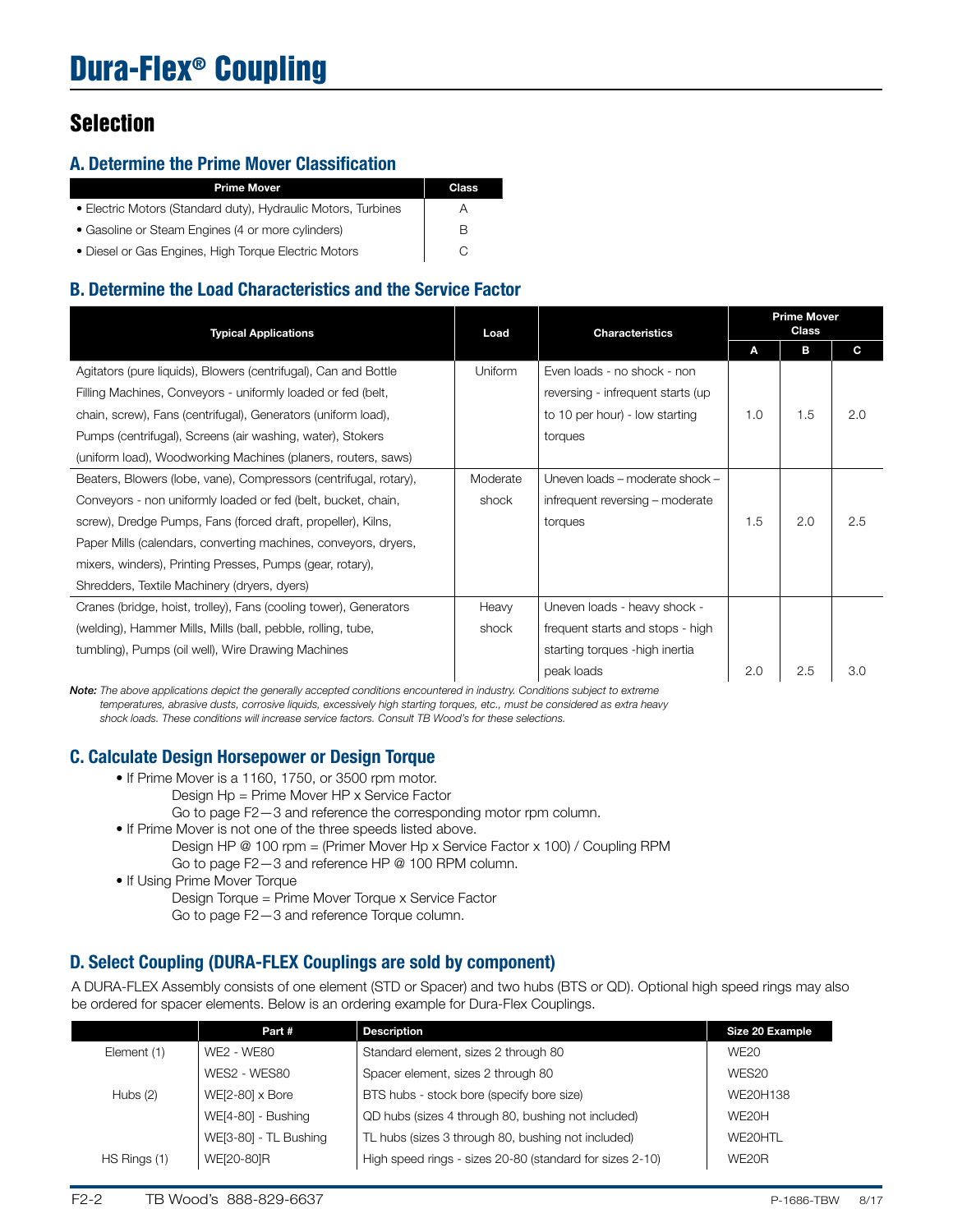# Dura-Flex® Coupling

### Selection

### COUPLING RATINGS (STD & SPACER)

| Coupling        | <b>HP@RPM</b> |      |      |      | <b>Torque</b> | <b>Stiffness</b>  |                 | <b>Maximum RPM</b> |          | <b>Max. Misalignment</b> |  |
|-----------------|---------------|------|------|------|---------------|-------------------|-----------------|--------------------|----------|--------------------------|--|
| <b>Size</b>     | 100           | 1160 | 1750 | 3500 | (IN LBS)      | in Ibs/<br>Radian | <b>Standard</b> | Spacer             | Parallel | Angular                  |  |
| WE <sub>2</sub> | .30           | 3.5  | 5.3  | 11   | 190           | 3170              | 7500            | 7500               | 1/16     | $4^\circ$                |  |
| WE3             | .58           | 6.7  | 10   | 20   | 365           | 4710              | 7500            | 7500               | 1/16     | $4^\circ$                |  |
| WE4             | .88           | 10   | 15   | 31   | 550           | 5370              | 7500            | 7500               | 1/16     | $4^\circ$                |  |
| WE <sub>5</sub> | 1.5           | 17   | 26   | 51   | 925           | 9820              | 7500            | 7500               | 1/16     | $4^\circ$                |  |
| <b>WE10</b>     | 2.3           | 27   | 40   | 81   | 1450          | 15800             | 7500            | 7500               | 1/16     | $4^\circ$                |  |
| <b>WE20</b>     | 3.7           | 42   | 64   | 128  | 2300          | 27600             | 6600            | 4800               | 3/32     | $3^\circ$                |  |
| <b>WE30</b>     | 5.8           | 67   | 101  | 203  | 3650          | 42200             | 5800            | 4200               | $3 - 32$ | $3^\circ$                |  |
| <b>WE40</b>     | 8.9           | 101  | 153  | 305  | 5500          | 65200             | 5000            | 3600               | 3/32     | $3^\circ$                |  |
| <b>WE50</b>     | 12            | 141  | 212  | 425  | 7650          | 123000            | 4200            | 3100               | $3 - 32$ | $3^\circ$                |  |
| <b>WE60</b>     | 20            | 230  | 347  | 694  | 12500         | 167000            | 3800            | 2800               | 1/8      | $2^{\circ}$              |  |
| <b>WE70</b>     | 35            | 407  | 615  | 1229 | 22125         | 205000            | 3600            | 2600               | 1/8      | $2^{\circ}$              |  |
| <b>WE80</b>     | 63            | 727  | 1097 | 2195 | 39500         | 305000            | 2000            | 1800               | 1/8      | $2^{\circ}$              |  |

\*Maximum spacer RPM = Maximum standard RPM if using optional high speed rings. Operating temperature range is -40 F to 200 F.

#### BTS HUBS - STOCK BORES

| <b>Bore Size</b> | <b>Bore</b><br>Designation* | WE2H        | WE3H      | WE4H                    | WE <sub>5</sub> H       | WE10H                   | WE20H                   | WE30H                   | <b>WE40H</b>            | WE50H                   | WE60H                   | WE70H                   | WE80H                   |
|------------------|-----------------------------|-------------|-----------|-------------------------|-------------------------|-------------------------|-------------------------|-------------------------|-------------------------|-------------------------|-------------------------|-------------------------|-------------------------|
| 1/2              | 12                          | OS          | OS        |                         |                         |                         |                         |                         |                         |                         |                         |                         |                         |
| 5/8              | 58                          | $\mathsf X$ | X         | <b>OSX</b>              |                         |                         |                         |                         |                         |                         |                         |                         |                         |
| 3/4              | 34                          | XS          | XS        |                         | <b>OS</b>               |                         |                         |                         |                         |                         |                         |                         |                         |
| $\overline{7/8}$ | 78                          | XS          | XS        | XS                      | $\mathsf X$             | OS                      | OS                      |                         |                         |                         |                         |                         |                         |
| 15/16            | 15/16                       |             |           | $\overline{\chi}$       |                         |                         |                         |                         |                         |                         |                         |                         |                         |
|                  | $\mathbf{1}$                | XS          | <b>XS</b> | XS                      | Χ                       | $\overline{\chi}$       | $\overline{X}$          | <b>OS</b>               | <b>OS</b>               |                         |                         |                         |                         |
| $1 - 1/16$       | 1116                        |             |           |                         | $\overline{X}$          |                         |                         |                         |                         |                         |                         |                         |                         |
| $1 - 1/8$        | $\overline{118}$            | XS          | XS        | XS                      | XS                      | XS                      | XS                      | $\overline{\mathsf{X}}$ |                         | $\circlearrowright$     | $\overline{O}$          |                         |                         |
| $1 - 3/16$       | 1316                        |             |           | $\overline{\mathsf{X}}$ | $\overline{\chi}$       |                         |                         |                         |                         |                         |                         |                         |                         |
| $1 - 1/4$        | 114                         |             | <b>XS</b> | $\overline{\mathsf{X}}$ | $\overline{X}$          | $\overline{X}$          | <b>XS</b>               |                         |                         |                         |                         |                         |                         |
| $1 - 5/16$       | $\overline{1516}$           |             |           | $\overline{\mathsf{x}}$ | $\overline{\mathsf{x}}$ |                         |                         |                         |                         |                         |                         |                         |                         |
| $1 - 3/8$        | $\overline{138}$            |             | XS        | XS                      | XS                      | XS                      | XS                      | XS                      |                         |                         |                         | $\overline{0}$          |                         |
| $1 - 7/16$       | $\frac{1716}{ }$            |             |           | $\overline{\mathsf{X}}$ | $\overline{X}$          | $\overline{X}$          |                         |                         |                         |                         |                         |                         |                         |
| $1 - 1/2$        | 112                         |             |           | $\overline{\mathsf{X}}$ | $\mathsf X$             | $\overline{X}$          | XS                      | XS                      | XS                      |                         |                         |                         |                         |
| $1 - 9/16$       | 1916                        |             |           | $\overline{\mathsf{x}}$ |                         |                         |                         |                         |                         |                         |                         |                         |                         |
| $1 - 5/8$        | 158                         |             |           | XS                      | XS                      | XS                      | XS                      | XS                      | XS                      |                         |                         |                         |                         |
| $1 - 11/16$      | 11116                       |             |           | $\overline{\chi}$       | X                       | $\overline{\chi}$       | $\overline{\chi}$       | $\overline{\mathsf{X}}$ |                         |                         |                         |                         |                         |
| $1 - 3/4$        | 134                         |             |           |                         | $\overline{\chi}$       | $\overline{\chi}$       | XS                      | XS                      | XS                      | $\overline{\chi}$       |                         |                         |                         |
| $1 - 7/8$        | 178                         |             |           |                         | XS                      | $\overline{XS}$         | $\overline{XS}$         | XS                      | XS                      | $\overline{\chi}$       |                         |                         | $\circ$                 |
| $1 - 15/16$      | 11516                       |             |           |                         |                         | $\overline{\mathsf{X}}$ | $\overline{\chi}$       |                         |                         |                         |                         |                         |                         |
| $\overline{2}$   | $\overline{\mathbf{2}}$     |             |           |                         |                         | $\overline{\mathbf{S}}$ | $\overline{\mathsf{X}}$ | XS                      |                         |                         |                         |                         |                         |
| $2 - 1/8$        | 218                         |             |           |                         |                         | $\overline{\mathsf{X}}$ | XS                      | XS                      | $\chi$                  | $\mathsf X$             | $\overline{\chi}$       |                         |                         |
| $2 - 3/16$       | 2316                        |             |           |                         |                         |                         | $\overline{\mathsf{x}}$ |                         |                         |                         |                         |                         |                         |
| $2 - 1/4$        | 214                         |             |           |                         |                         |                         | XS                      | XS                      | $\overline{\chi}$       | Χ                       |                         |                         |                         |
| $2 - 3/8$        | 238                         |             |           |                         |                         |                         | XS                      | XS                      | XS                      | $\overline{\chi}$       | $\overline{\chi}$       | $\overline{\mathsf{X}}$ |                         |
| $2 - 1/2$        | $\overline{212}$            |             |           |                         |                         |                         |                         | XS                      | $\overline{\mathsf{x}}$ |                         |                         |                         |                         |
| $2 - 5/8$        | 258                         |             |           |                         |                         |                         |                         |                         |                         |                         |                         | $\overline{X}$          |                         |
| $2 - 3/4$        | 234                         |             |           |                         |                         |                         |                         | XS                      | XS                      |                         |                         |                         |                         |
| $2 - 7/8$        | 278                         |             |           |                         |                         |                         |                         | XS                      | XS                      | $\overline{\mathsf{X}}$ | $\overline{\mathsf{X}}$ | $\overline{\mathsf{X}}$ | $\overline{\mathsf{X}}$ |
| $3 - 3/8$        | 338                         |             |           |                         |                         |                         |                         |                         | $\overline{XS}$         | $\overline{X}$          | $\overline{\mathsf{x}}$ | $\overline{\mathsf{x}}$ | $\overline{\mathsf{X}}$ |
| $3 - 3/4$        | 334                         |             |           |                         |                         |                         |                         |                         |                         |                         |                         |                         | $\overline{\mathsf{x}}$ |
| $3 - 7/8$        | 378                         |             |           |                         |                         |                         |                         |                         |                         |                         | $\overline{\mathsf{X}}$ | $\overline{X}$          | Χ                       |
| $\overline{4}$   | 4                           |             |           |                         |                         |                         |                         |                         |                         |                         | $\overline{\mathsf{X}}$ |                         |                         |
| $4 - 3/8$        | 438                         |             |           |                         |                         |                         |                         |                         |                         |                         |                         | $\chi$                  |                         |
| $4 - 7/8$        | 478                         |             |           |                         |                         |                         |                         |                         |                         |                         |                         |                         | Χ                       |
|                  | <b>MAX BORE</b>             | $1 - 1/8$   | $1 - 3/8$ | $1 - 11/16$             | $1 - 7/8$               | $2 - 1/8$               | $2 - 3/8$               | $2 - 7/8$               | $3 - 3/8$               | $3 - 5/8$               | 4                       | $4 - 1/2$               | $\overline{6}$          |

#### O NO KEYSEAT

X STANDARD KEYSEAT

S STEEL HUB OPTION

MAX. BORE INCLUDES STANDARD KEYSEAT

\* PRODUCT NUMBER EXAMPLE  $\longrightarrow$  WE5H114 for WE5 x 1-1/4 HUB

WE5HS118 for WE5 x 1-1/8 STEEL HUB

### BORE TOLERANCES (BTS)

| <b>BORE SIZE</b>       | TOLERANCE            |
|------------------------|----------------------|
| UP TO AND INCLUDING 2" | $+.0005$ to $+.0015$ |
| OVER 2"                | $+.0005$ to $+.0020$ |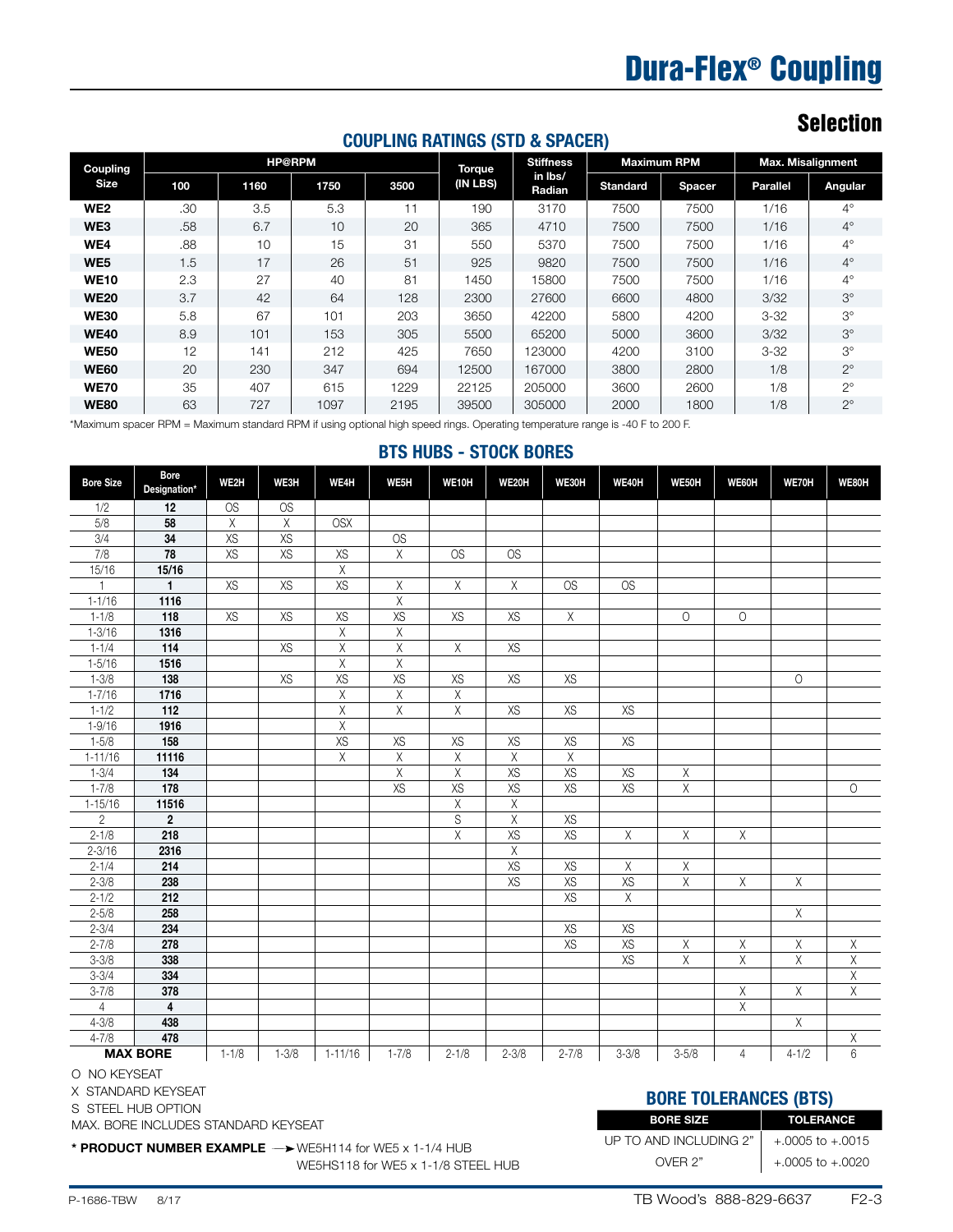### Dura-Flex® BTS Couplings

### **Dimensions**

### **Assembly Dimensions for BTS Couplings.**<br>(All dimensions in inches) Minimum Shaft Spa

Minimum Shaft Spacing = .25"

| <b>Dimensions Common to BTS Standard and Spacer Assemblies</b> |       |       |      |             |  |  |  |  |
|----------------------------------------------------------------|-------|-------|------|-------------|--|--|--|--|
| <b>SIZE</b>                                                    | A     | в     | С    | Max. Bore   |  |  |  |  |
| <b>WE2 &amp; WES2</b>                                          | 3.70  | 1.85  | 0.94 | $1 - 1/8$   |  |  |  |  |
| WE3 & WES3                                                     | 4.24  | 2.32  | 1.50 | $1 - 3/8$   |  |  |  |  |
| WE4 & WES4                                                     | 4.52  | 2.60  | 1.69 | $1 - 11/16$ |  |  |  |  |
| <b>WE5 &amp; WES5</b>                                          | 5.40  | 3.13  | 1.75 | $1 - 7/8$   |  |  |  |  |
| <b>WE10 &amp; WES10</b>                                        | 6.48  | 3.65  | 1.88 | $2 - 1/8$   |  |  |  |  |
| <b>WE20 &amp; WES20</b>                                        | 7.36  | 4.48  | 2.06 | $2 - 3/8$   |  |  |  |  |
| <b>WE30 &amp; WES30</b>                                        | 8.41  | 5.42  | 2.31 | $2 - 7/8$   |  |  |  |  |
| <b>WE40 &amp; WES40</b>                                        | 9.71  | 6.63  | 2.50 | $3 - 3/8$   |  |  |  |  |
| <b>WE50 &amp; WES50</b>                                        | 11.34 | 8.13  | 2.75 | $3 - 5/8$   |  |  |  |  |
| <b>WE60 &amp; WES60</b>                                        | 12.53 | 8.75  | 3.25 | 4           |  |  |  |  |
| <b>WE70 &amp; WES70</b>                                        | 14.00 | 9.25  | 3.62 | $4 - 1/2$   |  |  |  |  |
| <b>WE80 &amp; WES80</b>                                        | 16.00 | 11.30 | 4.98 | 6           |  |  |  |  |

### *Standard Element Assembly*

| Product<br>No.* | <b>OAL</b><br><b>MAX</b> | <b>OAL</b><br>MIN | <b>Maximum</b><br>DBSE | Weight<br>lbs. |
|-----------------|--------------------------|-------------------|------------------------|----------------|
| WE <sub>2</sub> | 3.78                     | 3.22              | 1.90                   | 1.5            |
| WE3             | 4.32                     | 3.80              | 1.32                   | 3.3            |
| WE4             | 4.68                     | 3.82              | 1.30                   | 4.4            |
| WE <sub>5</sub> | 5.30                     | 4.32              | 1.80                   | 7.4            |
| <b>WE10</b>     | 5.57                     | 4.33              | 1.81                   | 11.2           |
| <b>WE20</b>     | 6.82                     | 4.62              | 2.70                   | 16.3           |
| <b>WE30</b>     | 7.61                     | 5.19              | 2.99                   | 27.7           |
| <b>WE40</b>     | 8.16                     | 5.56              | 3.16                   | 45.4           |
| <b>WE50</b>     | 9.21                     | 6.13              | 3.71                   | 59.0           |
| <b>WE60</b>     | 10.70                    | 7.20              | 4.20                   | 82.6           |
| <b>WE70</b>     | 11.88                    | 8.24              | 4.64                   | 109            |
| <b>WE80</b>     | 16.60                    | 10.48             | 6.64                   | 242            |

*\* Product number is element only.*

#### *Spacer Element Assembly*

|                 |                          | -                        |                               |                |
|-----------------|--------------------------|--------------------------|-------------------------------|----------------|
| Product<br>No.* | <b>OAL</b><br><b>MAX</b> | <b>OAL</b><br><b>MIN</b> | <b>Maximum</b><br><b>DBSE</b> | Weight<br>lbs. |
| WES2            | 5.92                     | 5.72                     | 4.04                          | 2.5            |
| WES3            | 8.02                     | 7.50                     | 5.02                          | 4.8            |
| WES4            | 8.38                     | 7.52                     | 5.00                          | 6.1            |
| WES5            | 8.50                     | 7.52                     | 5.00                          | 9.4            |
| <b>WES10</b>    | 8.76                     | 7.52                     | 5.00                          | 13.6           |
| <b>WES20</b>    | 11.17                    | 9.35                     | 7.05                          | 19.2           |
| <b>WES30</b>    | 11.65                    | 9.35                     | 7.03                          | 31.0           |
| <b>WES40</b>    | 11.89                    | 9.35                     | 6.89                          | 48.9           |
| <b>WES50</b>    | 12.31                    | 9.35                     | 6.81                          | 63.5           |
| <b>WES60</b>    | 16.28                    | 12.78                    | 9.78                          | 91.0           |
| <b>WES70</b>    | 16.81                    | 13.17                    | 9.57                          | 128            |
| <b>WES80</b>    | 19.73                    | 13.61                    | 9.77                          | 258            |

*\* Product number is element only.*





Sizes WES2 through WES10 are furnished with high speed rings. All larger sizes, rings can be ordered as an option.

All weights shown are with MPB style hubs.

*Shaft Spacing from 1/4" up to the MAX DBSE can be accommodated by positioning hubs IN or OUT or by using various existing hole patterns. OAL - Over All Length does not include bolt heads*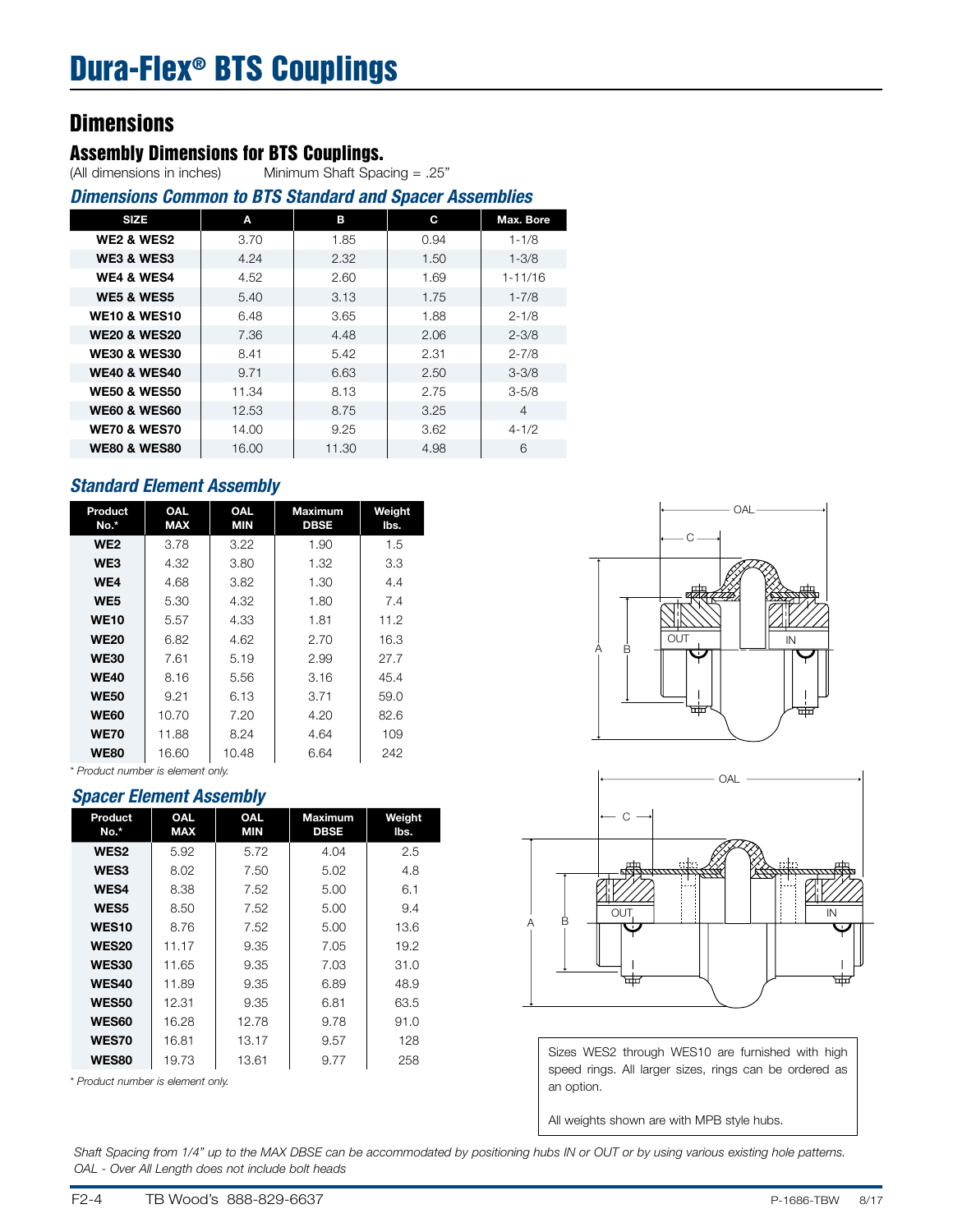### Assembly Dimensions for QD Bushed Couplings.

(All dimensions in inches) Minimum Shaft Spacing = .25"

### *Dimensions Common to QD Bushed Standard and Spacer Assemblies*

| <b>SIZE</b>             | A     | в    | D    | <b>Bushing</b> | Max. Bore      |
|-------------------------|-------|------|------|----------------|----------------|
| WE4 & WES4              | 4.52  | 2.60 | 1.00 | JA.            | $1 - 1/4$      |
| <b>WE5 &amp; WES5</b>   | 5.40  | 3.13 | 1.25 | <b>SH</b>      | $1 - 11/16$    |
| <b>WE10 &amp; WES10</b> | 6.48  | 3.65 | 1.31 | <b>SDS</b>     | $\overline{2}$ |
| <b>WE20 &amp; WES20</b> | 7.36  | 4.48 | 1.88 | <b>SK</b>      | $2 - 5/8$      |
| <b>WE30 &amp; WES30</b> | 8.41  | 5.42 | 2.00 | <b>SF</b>      | $2 - 15/16$    |
| <b>WE40 &amp; WES40</b> | 9.71  | 6.63 | 2.63 | F              | $3 - 1/2$      |
| <b>WE50 &amp; WES50</b> | 11.34 | 8.13 | 2.63 | F              | $3 - 1/2$      |
| <b>WE60 &amp; WES60</b> | 12.53 | 8.75 | 3.63 | F              | $\overline{4}$ |
| <b>WE70 &amp; WES70</b> | 14.00 | 9.25 | 4.50 | J              | $4 - 1/2$      |
| <b>WE80 &amp; WES80</b> | 16.00 | 11.3 | 6.75 | M              | $5 - 1/2$      |

### *Standard Element Assembly*

| Product<br>No.* | <b>OAL</b><br><b>MAX</b> | <b>OAL</b><br><b>MIN</b> | Maximum<br><b>DBSE</b> | Weight<br>lbs. |
|-----------------|--------------------------|--------------------------|------------------------|----------------|
| WE4             | 3.88                     | 3.24                     | 1.88                   | 3.8            |
| WE5             | 4.50                     | 4.24                     | 2.00                   | 6.0            |
| <b>WE10</b>     | 5.07                     | 3.83                     | 2.45                   | 8.8            |
| <b>WE20</b>     | 6.62                     | 4.38                     | 2.86                   | 15.9           |
| <b>WE30</b>     | 6.19                     | 5.43                     | 2.19                   | 25.1           |
| <b>WE40</b>     | 7.00                     | 6.50                     | 1.74                   | 47.O           |
| <b>WE50</b>     | 8.13                     | 6.61                     | 2.87                   | 48.0           |
| <b>WE60</b>     | 9.00                     | 8.68                     | 1.74                   | 79.4           |
| <b>WE70</b>     | 10.86                    | 10.12                    | 1.86                   | 124            |
| <b>WE80</b>     | 15.10                    | 13.97                    | 1.60                   | 268            |

*\* Product number is element only.*

#### *Spacer Element Assembly*

| <b>OAL</b><br><b>MAX</b> | <b>OAL</b><br><b>MIN</b> | <b>Maximum</b><br>DBSE | Weight<br>lbs. |
|--------------------------|--------------------------|------------------------|----------------|
| 7.58                     | 7.28                     | 5.58                   | 5.5            |
| 7.70                     | 7.44                     | 5.20                   | 8.0            |
| 8.26                     | 7.28                     | 5.64                   | 11.2           |
| 10.97                    | 9.35                     | 7.21                   | 18.8           |
| 10.23                    | 9.47                     | 6.23                   | 28.4           |
| 10.73                    | 10.23                    | 5.47                   | 50.5           |
| 11.23                    | 9.71                     | 5.99                   | 52.5           |
| 14.58                    | 14.34                    | 7.32                   | 107            |
| 15.79                    | 15.05                    | 6.79                   | 143            |
| 18.23                    | 17.11                    | 4.73                   | 284            |
|                          |                          |                        |                |

*\* Product number is element only.*





Sizes WES4 through WES10 are furnished with high speed rings. All larger sizes, rings can be ordered as an option.

All weights shown are with MPB bushings.

*Shaft Spacing from 1/4" up to the MAX DBSE can be accommodated by positioning hubs IN or OUT or by using various existing hole patterns. OAL - Over All Length does not include bolt heads*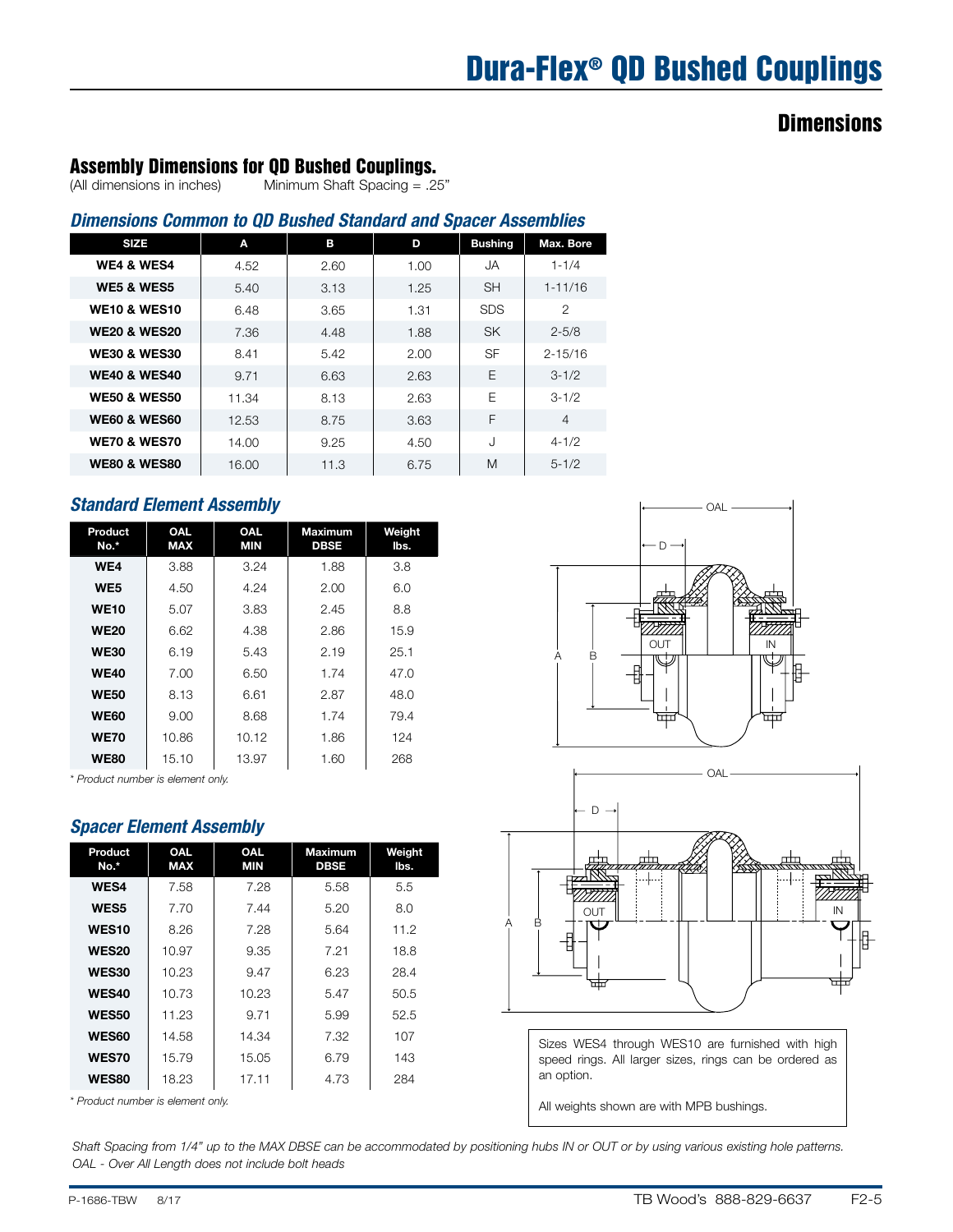## **Assembly Dimensions for Taper-Lock® Bushed Couplings.**<br>(All dimensions in inches) Minimum Shaft Spacing = .25"

 $N$ inimum Shaft Spacing = .25"

### *Dimensions Common to Taper-Lock ® Bushed Standard and Spacer Assemblies*

| <b>SIZE</b>             | A     | в    | н    | <b>Bushing</b>     | Max. Bore   |
|-------------------------|-------|------|------|--------------------|-------------|
| WE3 & WES3              | 4.24  | 2.32 | 0.88 | TL1008             |             |
| <b>WE4 &amp; WES4</b>   | 4.52  | 2.60 | 0.88 | TL1008             | 1           |
| <b>WE5 &amp; WES5</b>   | 5.40  | 3.13 | 0.88 | TL1108             | $1 - 1/8$   |
| <b>WE10 &amp; WES10</b> | 6.48  | 3.65 | 1.00 | TL <sub>1310</sub> | $1 - 7/16$  |
| <b>WE20 &amp; WES20</b> | 7.36  | 4.48 | 1.00 | TL1610             | $1 - 11/16$ |
| <b>WE30 &amp; WES30</b> | 8.41  | 5.42 | 1.25 | TL2012             | $2 - 1/8$   |
| <b>WE40 &amp; WES40</b> | 9.71  | 6.63 | 1.75 | TL2517             | $2 - 11/16$ |
| <b>WE50 &amp; WES50</b> | 11.34 | 8.13 | 1.75 | TL2517             | $2 - 11/16$ |
| <b>WE60 &amp; WES60</b> | 12.53 | 8.75 | 2.00 | TL3020             | $3 - 1/4$   |
| <b>WE70 &amp; WES70</b> | 14.00 | 9.25 | 3.50 | TL3535             | $3 - 15/16$ |
| <b>WE80 &amp; WES80</b> | 16.00 | 11.3 | 4.00 | TL4040             | $4 - 7/16$  |

### *Standard Element Assembly*

| Product<br>No.* | OAL   | <b>Maximum</b><br><b>DBSE</b> | Weight<br>lbs. |
|-----------------|-------|-------------------------------|----------------|
| WE3             | 3.44  | 1.68                          | 1.8            |
| WE4             | 3.44  | 1.68                          | 2.6            |
| WE <sub>5</sub> | 3.94  | 2.18                          | 4.0            |
| <b>WE10</b>     | 4.07  | 2.07                          | 6.0            |
| <b>WE20</b>     | 4.50  | 2.50                          | 9.0            |
| <b>WE30</b>     | 5.07  | 2.57                          | 13.6           |
| <b>WE40</b>     | 5.88  | 2.38                          | 21.8           |
| <b>WE50</b>     | 6.51  | 3.01                          | 31.5           |
| <b>WE60</b>     | 7.32  | 3.32                          | 46.6           |
| <b>WE70</b>     | 9.42  | 2.42                          | 66.7           |
| <b>WE80</b>     | 11.72 | 3.72                          | 82.0           |





Sizes WES3 through WES10 are furnished with high speed rings. All larger sizes, rings can be ordered as an option.

All weights shown are with MPB bushings.

*\* Product number is element only.*

#### *Spacer Element Assembly*

| Product<br>No.* | <b>OAL</b><br><b>MAX</b> | <b>OAL</b><br><b>MIN</b> | <b>Maximum</b><br><b>DBSE</b> | Weight<br>lbs. |  |  |
|-----------------|--------------------------|--------------------------|-------------------------------|----------------|--|--|
| <b>WES3</b>     | 7.14                     | 7.28                     | 5.38                          | 3.2            |  |  |
| <b>WES4</b>     | 7.14                     | 7.28                     | 5.38                          | 4.2            |  |  |
| <b>WES5</b>     | 7.14                     | 7.28                     | 5.38                          | 6.0            |  |  |
| <b>WES10</b>    | 7.26                     | 7.28                     | 5.26                          | 7.9            |  |  |
| <b>WES20</b>    | 8.85                     | 9.35                     | 6.85                          | 11.9           |  |  |
| <b>WES30</b>    | 9.11                     | 9.35                     | 6.61                          | 18.0           |  |  |
| <b>WES40</b>    | 9.61                     | 9.61                     | 6.11                          | 26.8           |  |  |
| <b>WES50</b>    | 9.61                     | 9.61                     | 6.11                          | 37.4           |  |  |
| <b>WES60</b>    | 12.90                    | 12.90                    | 8.90                          | 60.7           |  |  |
| <b>WES70</b>    | 14.35                    | 14.35                    | 7.35                          | 81.4           |  |  |
| <b>WES80</b>    | 14.85                    | 14.35                    | 6.85                          | 93.2           |  |  |
| $  -$           | .                        |                          |                               |                |  |  |

*\* Product number is element only.*

®Taper-Lock is a registered trade name of Rockwell Automation-Dodge.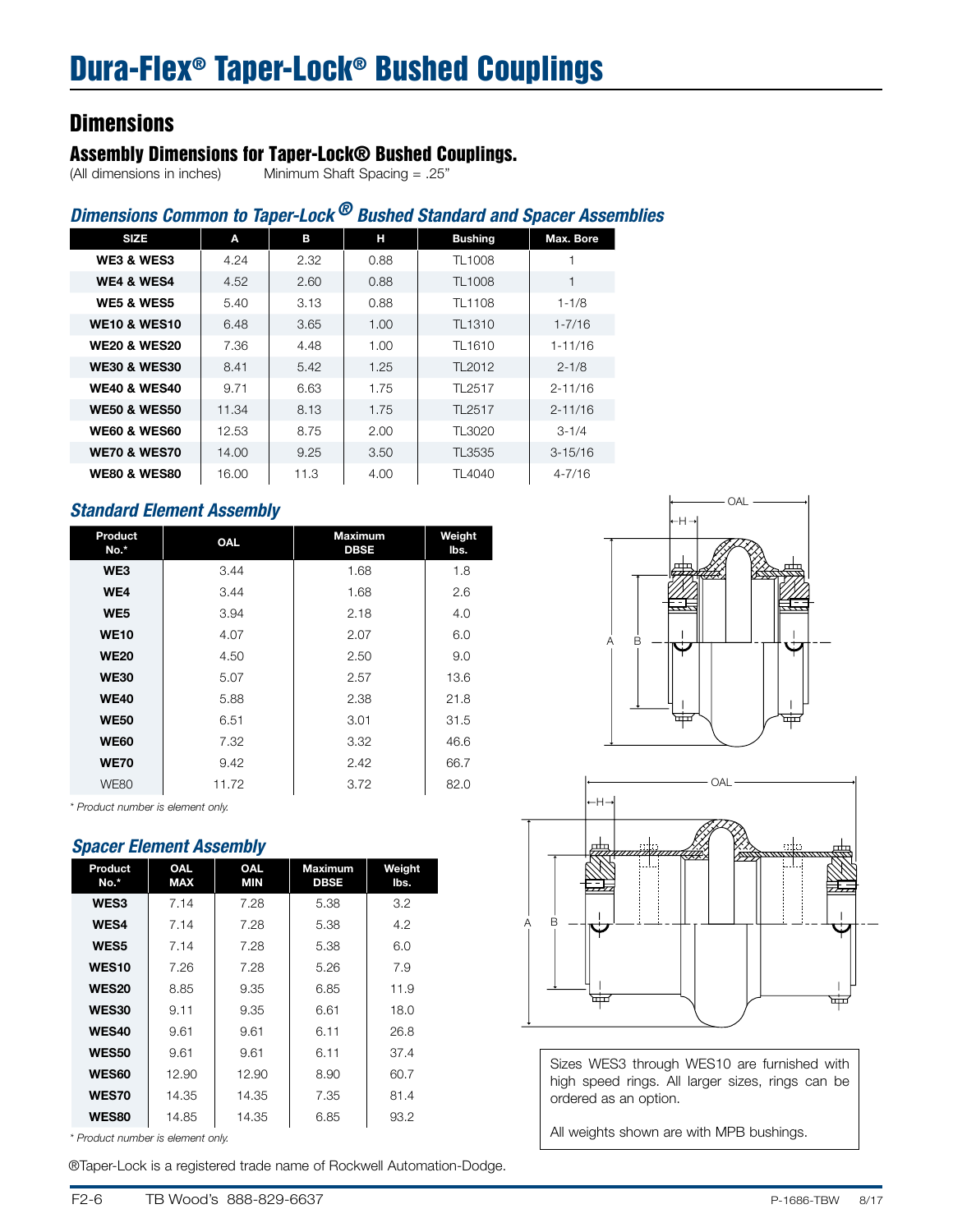# Dura-Flex® Metric Couplings

### **Dimensions**



### **FEATURES**

- Metric Hardware
- Designed from the ground up using finite element analysis to maximize flex life.
- Easy two piece element installation. No need to move the hubs during replacement.
- One spacer size to handle most different between shaft spacings.
- Light weight element absorbs shock loading and torsional vibration.
- Same hubs used on both spacer and standard elements.
- No lubrication.
- Good chemical resistance.



The specially designed split-in-half element can be easily replaced without moving any connected equipment.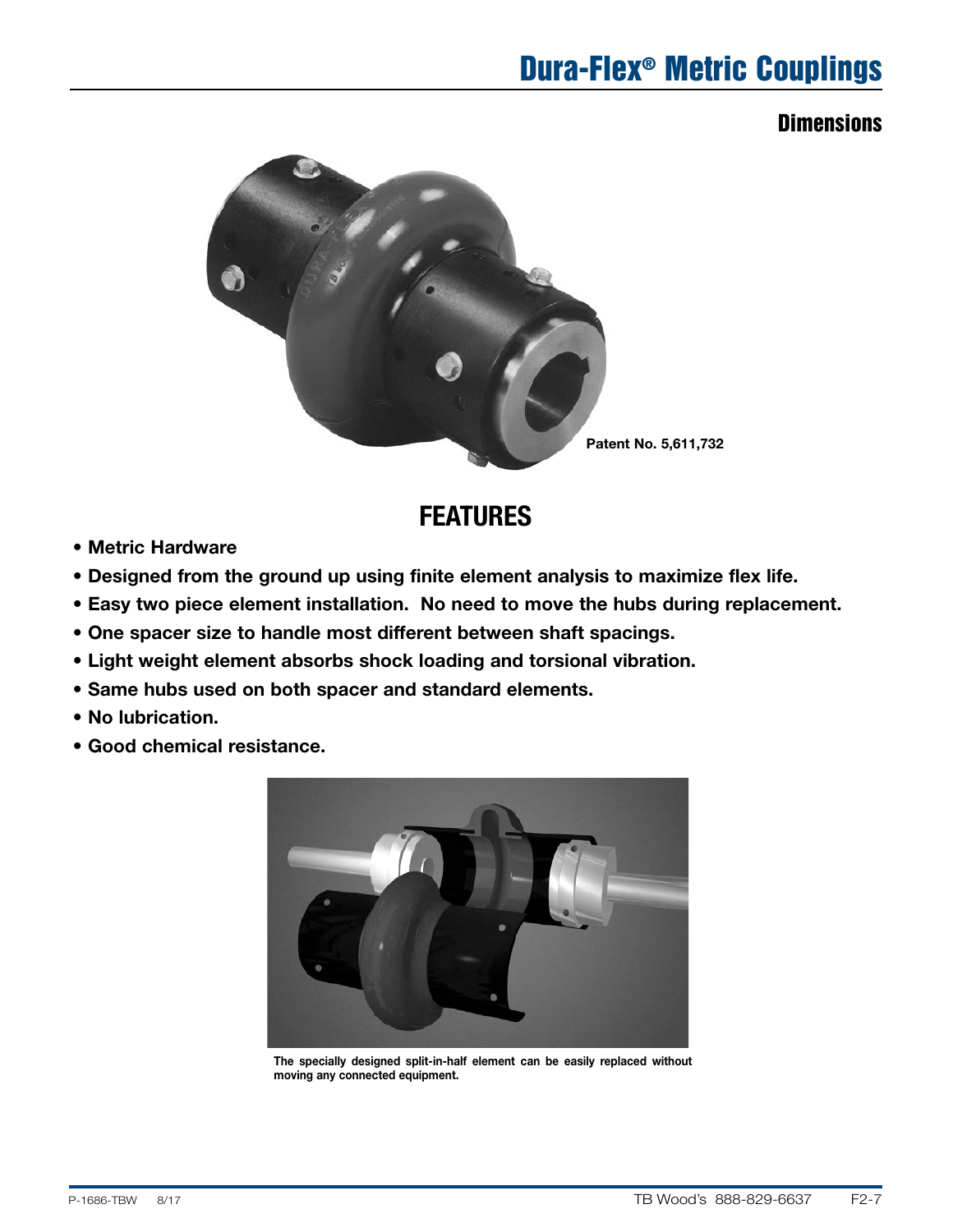### A. Determine the Prime Mover Classification

| <b>Prime Mover</b>                                            | Class |
|---------------------------------------------------------------|-------|
| • Electric Motors (Standard duty), Hydraulic Motors, Turbines | A     |
| • Gasoline or Steam Engines (4 or more cylinders)             |       |
| • Diesel or Gas Engines, High Torque Electric Motors          |       |

### B. Determine the Load Characteristics and the Service Factor

| <b>Typical Applications</b>                                       | Load     | <b>Characteristics</b>            | <b>Prime Mover</b><br>Class |     |     |
|-------------------------------------------------------------------|----------|-----------------------------------|-----------------------------|-----|-----|
|                                                                   |          |                                   | A                           | в   | C   |
| Agitators (pure liquids), Blowers (centrifugal, Can and Bottle    | Uniform  | Even loads - no shock - non       |                             |     |     |
| Filling Machines, Conveyors - uniformly loaded or fed (belt,      |          | reversing - infrequent starts (up |                             |     |     |
| chain, screw), Fans (centrifugal), Generators (uniform load),     |          | to 10 per hour) - low starting    | 1.0                         | 1.5 | 2.0 |
| Pumps (centrifugal), Screens (air washing, water), Stokers        |          | torques                           |                             |     |     |
| (uniform load), Woodworking Machines (planers, routers, saws)     |          |                                   |                             |     |     |
| Beaters, Blowers (lobe, vane), Compressors (centrifugal, rotary), | Moderate | Uneven loads - moderate shock     |                             |     |     |
| Conveyors - non uniformly loaded or fed (belt, bucket, chain,     | shock    | Infrequent reversing-moderate     |                             |     |     |
| screw), Dredge Pumps, Fans (forced draft, propeller), Kilns,      |          | torques                           | 1.5                         | 2.0 | 2.5 |
| Paper Mills (calendars, converting machines, conveyors, dryers,   |          |                                   |                             |     |     |
| mixers, winders), Printing Presses, Pumps (gear, rotary),         |          |                                   |                             |     |     |
| Shredders, Textile Machinery (dryers, dyers)                      |          |                                   |                             |     |     |
| Cranes (bridge, hoist, trolley), Fans (cooling tower), Generators | Heavy    | Uneven loads - heavy shock -      |                             |     |     |
| (welding), Hammer Mills, Mills (ball, pebble, rolling, tube,      | shock    | frequent starts and stops - high  |                             |     |     |
| tumbling), Pumps (oil well), Wire Drawing Machines                |          | starting torques - high inertia   |                             |     |     |
|                                                                   |          | peak loads                        | 2.0                         | 2.5 | 3.0 |

*Note: The above applications depict the generally accepted conditions encountered in industry. Conditions subject to extreme temperatures, abrasive dusts, corrosive liquids, excessively high starting torques, etc., must be considered as extra heavy shock loads. These conditions will increase service factors. Consult TB Wood' s for these selections.*

### C. Calculate Design Horsepower or Design Torque

- If Prime Mover is a 970, 1450, or 3000 rpm motor. Design KW = Prime Mover KW x Service Factor
- Go to page F2—9 and reference the corresponding motor rpm column. • If Prime Mover is not one of the three speeds listed above.
	- Design KW @ 100 rpm = (Primer Mover KW x Service Factor x 100) / Coupling RPM Go to page F2—9 and reference KW @ 100 RPM column.
- If Using Prime Mover Torque
	- Design Torque = Prime Mover Torque x Service Factor Go to page F2—9 and reference Torque column.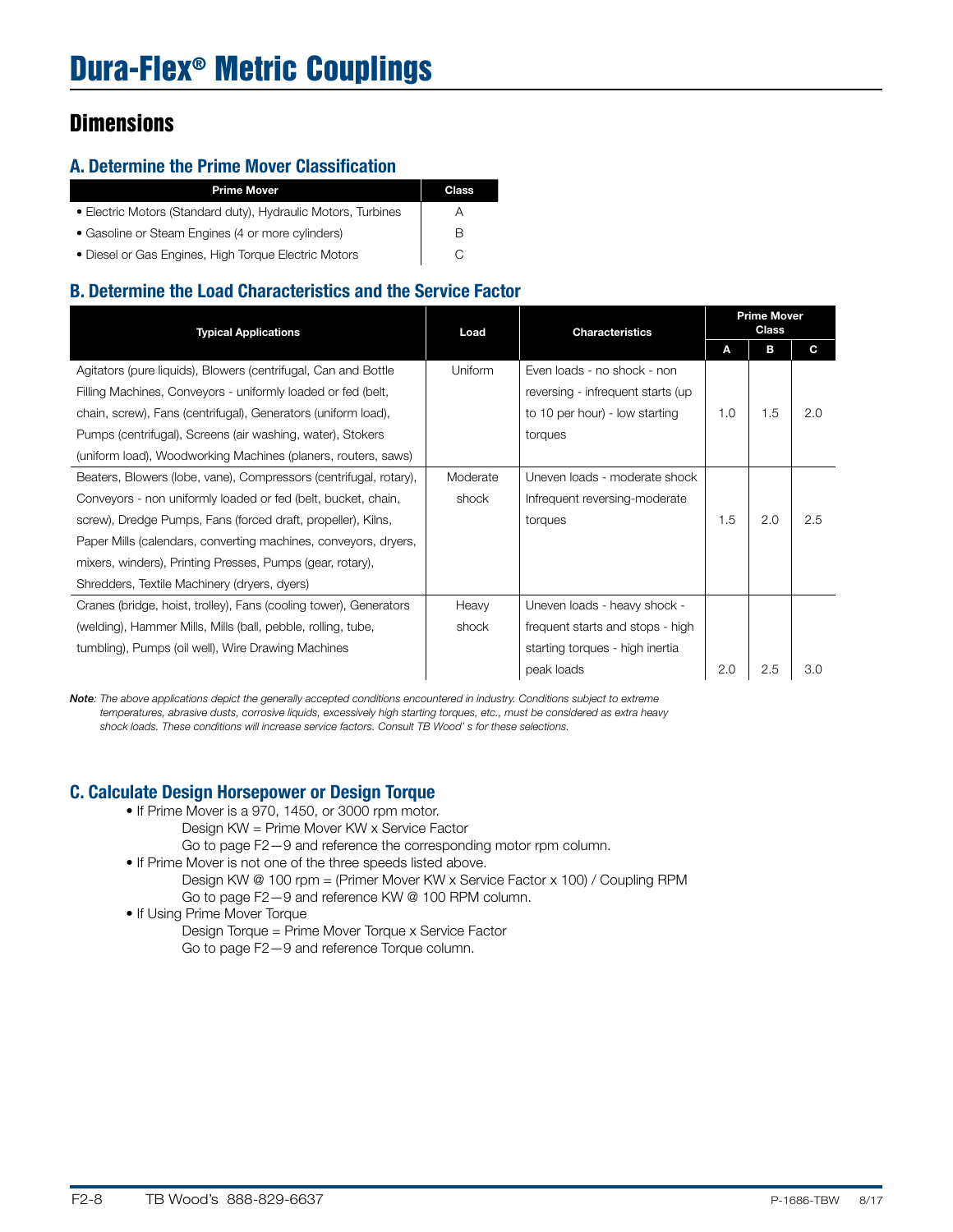### D. DURA-FLEX Couplings are sold by component

A DURA-FLEX Assembly consists of one element (STD or Spacer) and two hubs (BTS or QD). Optional high speed rings may also be ordered for spacer elements. Below is an ordering example for Dura-Flex Couplings.

|               | Part #                | <b>Description</b>                                       | Size 20 Example |
|---------------|-----------------------|----------------------------------------------------------|-----------------|
| Element (1)   | WE2M - WE80M          | Standard Metric Element, sizes 2 through 80              | WE20M           |
|               | WES2M - WES80M        | Spacer Metric Element, sizes 2 through 80                | WES20M          |
|               |                       |                                                          |                 |
| Hubs $(2)$    | <b>WE[2-80] HMPB</b>  | BTS Hubs - MPB suitable to rebore                        | WE20HMMPB       |
|               | WE[3-80] HMTL Bushing | TL Hubs (sizes 3 through 80, bushing not included)       | WE20HMTL        |
|               |                       |                                                          |                 |
| *HS Rings (1) | WE[20-80]RM           | High speed rings – sizes 20-80 (standard for sizes 2-10) | WE20RM          |

\*Spacer element only

|  | <b>COUPLING RATINGS (STD &amp; SPACER)</b> |
|--|--------------------------------------------|
|  |                                            |

| Coupling    | <b>KW @ RPM</b> |     | <b>Torque</b> | <b>Stiffness</b> |      | <b>Maximum Rpm</b> |                 | <b>Max. Misalignment</b> |                         |             |
|-------------|-----------------|-----|---------------|------------------|------|--------------------|-----------------|--------------------------|-------------------------|-------------|
| <b>Size</b> | 100             | 970 | 1450          | 3000             | (Nm) | <b>NM/RAD</b>      | <b>Standard</b> | Spacer*                  | <b>Parallel</b><br>(MM) | Angular     |
| WE2M        | 0.22            | 2.2 | 3.2           | 6.7              | 22   | 358                | 7500            | 7500                     | 1.6                     | $4^\circ$   |
| WE3M        | 0.43            | 4.2 | 6.3           | 13               | 41   | 532                | 7500            | 7500                     | 1.6                     | $4^\circ$   |
| WE4M        | 0.66            | 6.4 | 9.5           | 20               | 62   | 607                | 7500            | 7500                     | 1.6                     | $4^\circ$   |
| WE5M        | 1.1             | 11  | 16            | 33               | 105  | 1110               | 7500            | 7500                     | 1.6                     | $4^\circ$   |
| WE10M       | 1.7             | 17  | 25            | 51               | 164  | 1790               | 7500            | 7500                     | 1.6                     | $4^\circ$   |
| WE20M       | 2.7             | 26  | 39            | 82               | 260  | 3120               | 6600            | 4800                     | 2.4                     | $3^\circ$   |
| WE30M       | 4.3             | 42  | 63            | 130              | 412  | 4770               | 5800            | 4200                     | 2.4                     | $3^\circ$   |
| WE40M       | 6.6             | 64  | 96            | 198              | 621  | 7370               | 5000            | 3600                     | 2.4                     | $3^\circ$   |
| WE50M       | 9.1             | 88  | 131           | 272              | 864  | 13900              | 4200            | 3100                     | 2.4                     | $3^\circ$   |
| WE60M       | 15              | 144 | 215           | 444              | 1412 | 18900              | 3800            | 2800                     | 3.2                     | $2^{\circ}$ |
| WE70M       | 26              | 254 | 380           | 786              | 2500 | 23200              | 3600            | 2600                     | 3.2                     | $2^{\circ}$ |
| WE80M       | 47              | 454 | 678           | 1403             | 4463 | 34500              | 2000            | 1800                     | 3.2                     | $2^{\circ}$ |

\*Maximum spacer RPM = Maximum standard RPM if using optional high speed rings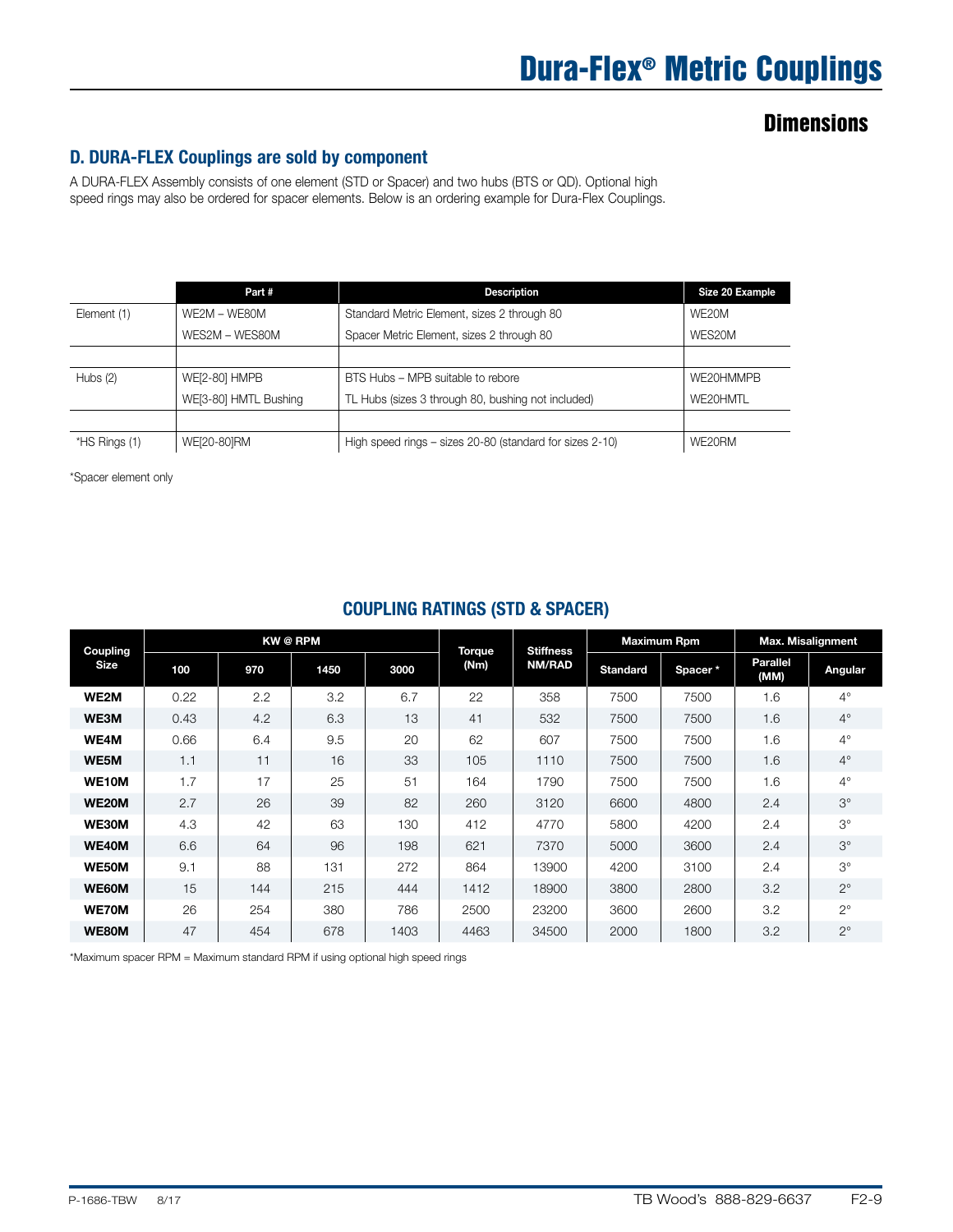### Assembly Dimensions for BTS Couplings.

(All dimensions in millimeters) Minimum Shaft Spacing = 6.35mm

### *Dimensions Common to BTS Standard and Spacer Assemblies*

| <b>SIZE</b>               | A   | В   | C   | <b>Max Bore</b> |  |
|---------------------------|-----|-----|-----|-----------------|--|
| <b>WE2M &amp; WES2M</b>   | 94  | 47  | 24  | 29              |  |
| <b>WE3M &amp; WES3M</b>   | 108 | 59  | 38  | 35              |  |
| <b>WE4M &amp; WES4M</b>   | 115 | 66  | 43  | 42              |  |
| <b>WE5M &amp; WES5M</b>   | 137 | 80  | 44  | 48              |  |
| <b>WE10M &amp; WES10M</b> | 165 | 93  | 48  | 54              |  |
| <b>WE20M &amp; WES20M</b> | 187 | 114 | 52  | 60              |  |
| <b>WE30M &amp; WES30M</b> | 214 | 138 | 59  | 73              |  |
| <b>WE40M &amp; WES40M</b> | 247 | 168 | 64  | 86              |  |
| <b>WE50M &amp; WES50M</b> | 288 | 207 | 70  | 92              |  |
| <b>WE60M &amp; WES60M</b> | 318 | 222 | 83  | 102             |  |
| <b>WE70M &amp; WES70M</b> | 356 | 235 | 92  | 114             |  |
| <b>WE80M &amp; WES80M</b> | 406 | 287 | 124 | 152             |  |

### *Standard Element Assembly*

| Product<br>No. | <b>OAL</b><br><b>MAX</b> | <b>OAL</b><br><b>MIN</b> | <b>Maximum</b><br><b>DBSE</b> | Weight<br>kg |
|----------------|--------------------------|--------------------------|-------------------------------|--------------|
| WE2M           | 96                       | 82                       | 48                            | .68          |
| WE3M           | 110                      | 97                       | 34                            | 1.5          |
| WE4M           | 119                      | 97                       | 33                            | 2.0          |
| WE5M           | 135                      | 110                      | 46                            | 3.4          |
| <b>WE10M</b>   | 141                      | 105                      | 46                            | 5.1          |
| <b>WE20M</b>   | 173                      | 109                      | 69                            | 7.4          |
| WE30M          | 193                      | 118                      | 76                            | 12.6         |
| <b>WE40M</b>   | 207                      | 129                      | 80                            | 20.6         |
| WE50M          | 234                      | 147                      | 94                            | 26.8         |
| WE60M          | 272                      | 164                      | 107                           | 37.5         |
| <b>WE70M</b>   | 279                      | 183                      | 123                           | 49.4         |
| WE80M          | 375                      | 236                      | 169                           | 110          |

*Product number is element only.*

#### *Spacer Element Assembly*

| <b>OAL</b><br>Weight<br><b>OAL</b><br>Product<br><b>Maximum</b><br><b>MAX</b><br>MIN<br><b>DBSE</b><br>No.<br>kg<br><b>WES2M</b><br>1.1<br>145<br>145<br>103<br><b>WES3M</b><br>204<br>128<br>2.2<br>185<br><b>WES4M</b><br>213<br>127<br>185<br>2.8<br><b>WES5M</b><br>216<br>127<br>4.3<br>185<br><b>WES10M</b><br>6.2<br>223<br>127<br>185<br>WES20M<br>284<br>237<br>180<br>8.7<br><b>WES30M</b><br>296<br>237<br>180<br>14.1<br><b>WES40M</b><br>22.2<br>302<br>237<br>175<br><b>WES50M</b><br>313<br>237<br>173<br>28.8<br><b>WES60M</b><br>315<br>414<br>248<br>41.3<br><b>WES70M</b><br>427<br>243<br>58.1<br>318<br><b>WES80M</b><br>501<br>248<br>117.0<br>318 |  |  |  |
|--------------------------------------------------------------------------------------------------------------------------------------------------------------------------------------------------------------------------------------------------------------------------------------------------------------------------------------------------------------------------------------------------------------------------------------------------------------------------------------------------------------------------------------------------------------------------------------------------------------------------------------------------------------------------|--|--|--|
|                                                                                                                                                                                                                                                                                                                                                                                                                                                                                                                                                                                                                                                                          |  |  |  |
|                                                                                                                                                                                                                                                                                                                                                                                                                                                                                                                                                                                                                                                                          |  |  |  |
|                                                                                                                                                                                                                                                                                                                                                                                                                                                                                                                                                                                                                                                                          |  |  |  |
|                                                                                                                                                                                                                                                                                                                                                                                                                                                                                                                                                                                                                                                                          |  |  |  |
|                                                                                                                                                                                                                                                                                                                                                                                                                                                                                                                                                                                                                                                                          |  |  |  |
|                                                                                                                                                                                                                                                                                                                                                                                                                                                                                                                                                                                                                                                                          |  |  |  |
|                                                                                                                                                                                                                                                                                                                                                                                                                                                                                                                                                                                                                                                                          |  |  |  |
|                                                                                                                                                                                                                                                                                                                                                                                                                                                                                                                                                                                                                                                                          |  |  |  |
|                                                                                                                                                                                                                                                                                                                                                                                                                                                                                                                                                                                                                                                                          |  |  |  |
|                                                                                                                                                                                                                                                                                                                                                                                                                                                                                                                                                                                                                                                                          |  |  |  |
|                                                                                                                                                                                                                                                                                                                                                                                                                                                                                                                                                                                                                                                                          |  |  |  |
|                                                                                                                                                                                                                                                                                                                                                                                                                                                                                                                                                                                                                                                                          |  |  |  |
|                                                                                                                                                                                                                                                                                                                                                                                                                                                                                                                                                                                                                                                                          |  |  |  |

*Product number is element only.*





Sizes WES2M through WES10M are furnished with high speed rings. All larger sizes, rings can be ordered as an option.

All weights shown are with MPB style hubs.

*Shaft Spacing from 6.35 mm up to the MAX DBSE can be accommodated by positioning hubs IN or OUT or by using various existing hole patterns. OAL — Over All Length does not include bolt heads.*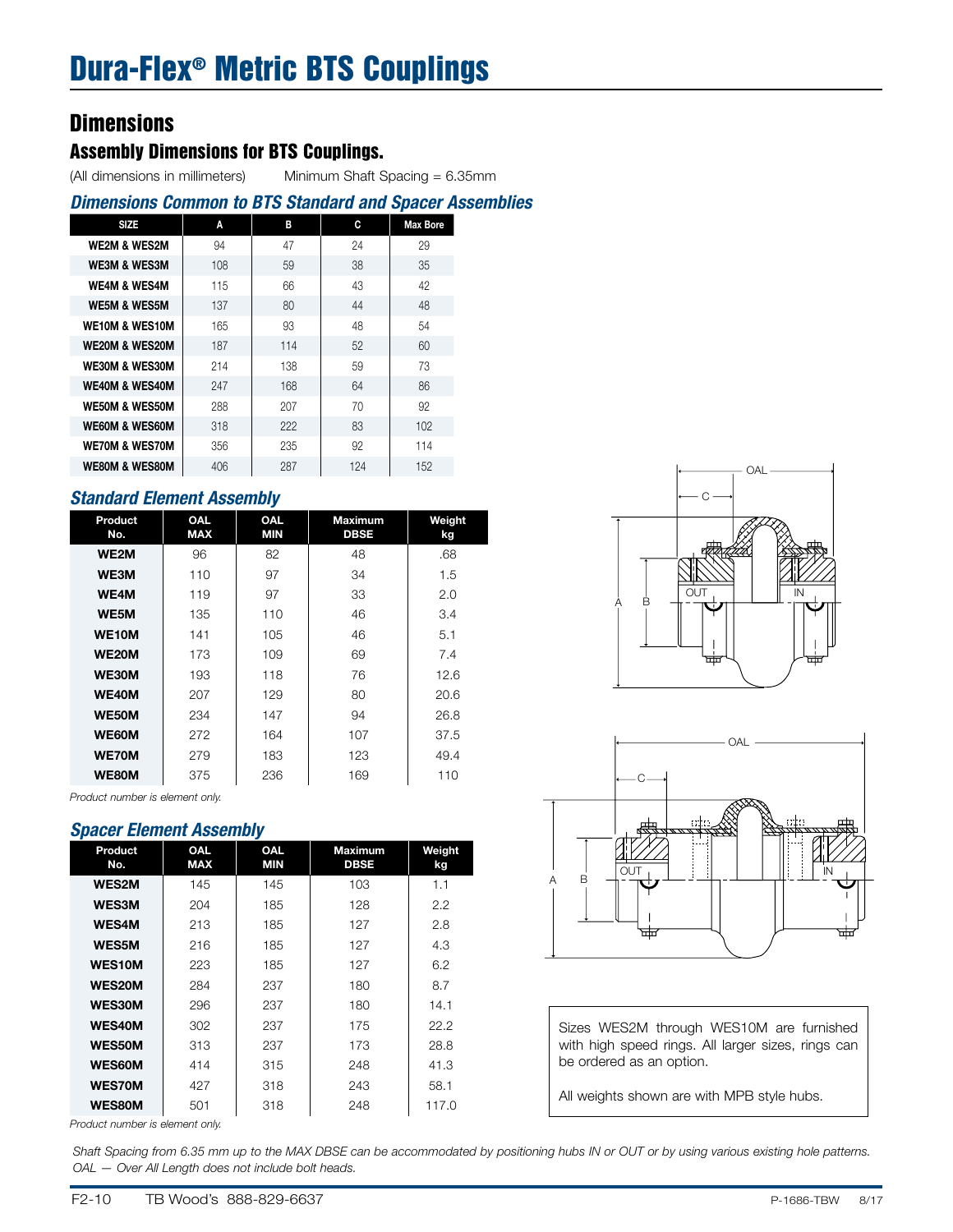# Dura-Flex® Metric Taper-Lock® Bushed Couplings

### **Dimensions**

### Assembly Dimensions for TAPER-LOCK® Bushed Couplings.

(All dimensions in millimeters) Minimum Shaft Spacing = 6.35 mm

### *Dimensions Common to TAPER-LOCK ® Bushed Standard and Spacer Assemblies*

| A   | в   | н   | <b>Bushing</b> | <b>Max Bore</b> |
|-----|-----|-----|----------------|-----------------|
| 108 | 59  | 22  | TL1008         | 26              |
| 115 | 66  | 22  | TL1008         | 26              |
| 137 | 80  | 22  | TL1210         | 32              |
| 165 | 93  | 25  | TL1610         | 44              |
| 187 | 114 | 25  | TL1610         | 44              |
| 214 | 138 | 32  | TL2012         | 55              |
| 247 | 168 | 44  | TL2517         | 68              |
| 288 | 207 | 44  | TL2517         | 68              |
| 318 | 222 | 51  | TL3020         | 82              |
| 356 | 235 | 89  | TL3535         | 100             |
| 406 | 287 | 102 | TL4040         | 113             |
|     |     |     |                |                 |

### *Standard Element Assembly*

| Product<br>No. | <b>OAL</b> | <b>Maximum</b><br><b>DBSE</b> | Weight<br>kg |
|----------------|------------|-------------------------------|--------------|
| WE3M           | 87         | 43                            | 0.8          |
| WE4M           | 87         | 43                            | 1.2          |
| WE5M           | 100        | 56                            | 1.8          |
| WE10M          | 103        | 52                            | 2.7          |
| <b>WE20M</b>   | 114        | 64                            | 4.1          |
| WE30M          | 129        | 65                            | 6.2          |
| WE40M          | 149        | 60                            | 9.9          |
| WE50M          | 165        | 76                            | 14.3         |
| WE60M          | 186        | 84                            | 21.1         |
| WE70M          | 238        | 60                            | 30.3         |
| WE80M          | 298        | 95                            | 37.2         |





*Product number is element only.*

#### *Spacer Element Assembly*

| Product<br>No. | <b>OAL</b><br><b>MAX</b> | <b>OAL</b><br><b>MIN</b> | <b>Maximum</b><br><b>DBSE</b> | Weight<br>kg |
|----------------|--------------------------|--------------------------|-------------------------------|--------------|
| <b>WES3M</b>   | 185                      | 185                      | 137                           | 1.5          |
| <b>WES4M</b>   | 185                      | 185                      | 137                           | 1.9          |
| <b>WES5M</b>   | 185                      | 185                      | 137                           | 2.7          |
| <b>WES10M</b>  | 185                      | 185                      | 133                           | 3.6          |
| <b>WES20M</b>  | 237                      | 237                      | 174                           | 5.4          |
| <b>WES30M</b>  | 237                      | 237                      | 168                           | 8.2          |
| <b>WES40M</b>  | 244                      | 237                      | 155                           | 12.2         |
| <b>WES50M</b>  | 244                      | 237                      | 155                           | 17.0         |
| <b>WES60M</b>  | 328                      | 315                      | 226                           | 27.5         |
| <b>WES70M</b>  | 364                      | 318                      | 186                           | 36.9         |
| <b>WES80M</b>  | 377                      | 318                      | 174                           | 42.3         |

Sizes WES3M through WES10M are furnished with high speed rings. All larger sizes, rings can be ordered as an option.

All weights shown are with MPB bushings.

*Product number is element only.*

® TAPER-LOCK: J.H. Fenner & Co. Limited, England.

*Shaft Spacing from 6.35 mm up to the MAX DBSE can be accommodated by positioning hubs IN or OUT or by using various existing hole patterns. OAL — Over All Length does not include bolt heads.*